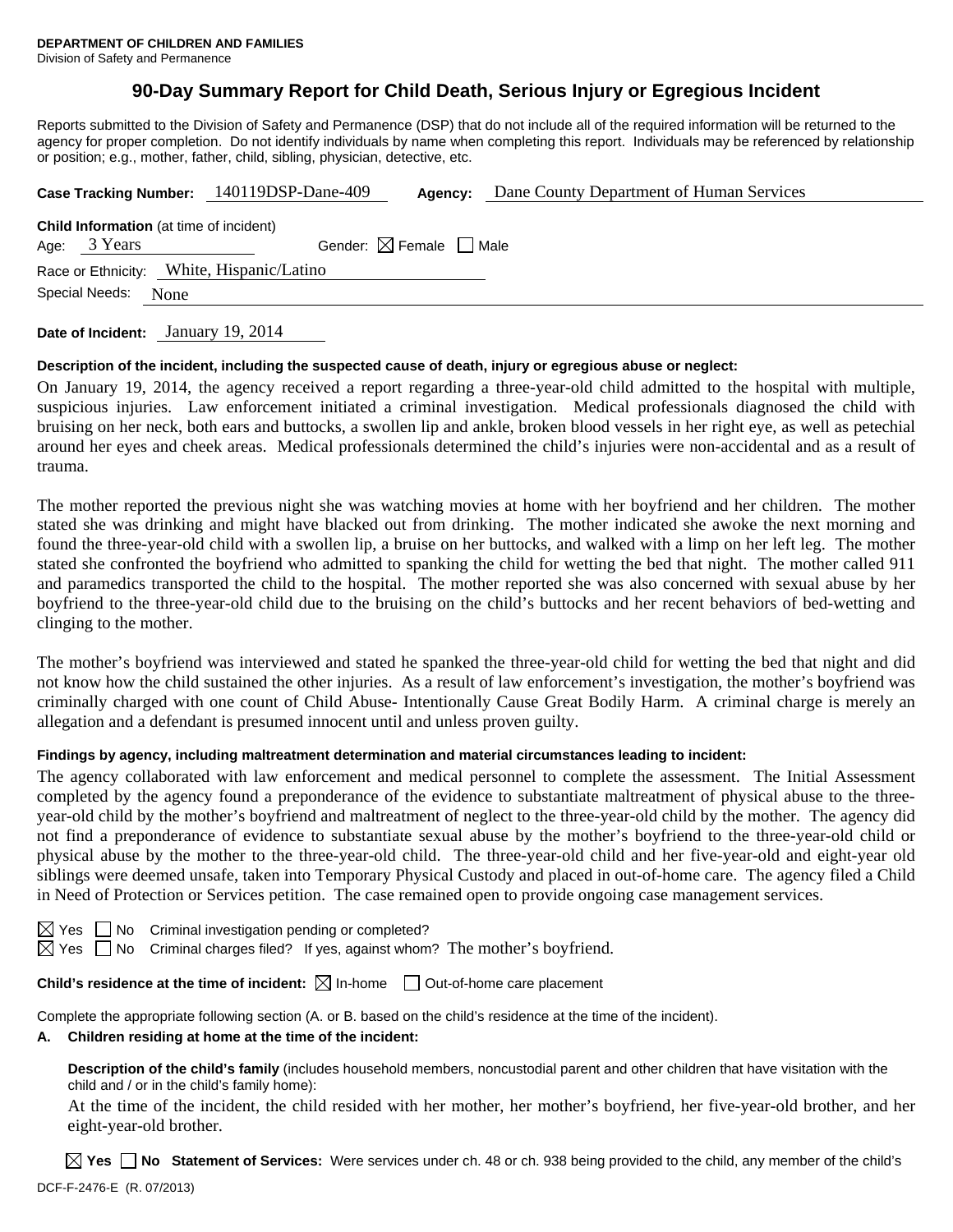family or alleged maltreater at the time of the incident, including any referrals received by the agency or reports being investigated at time of incident?

### **If "Yes", briefly describe the type of services, date(s) of last contact between agency and recipient(s) of those services, and the person(s) receiving those services:**

At the time of the incident, the agency had an open initial assessment with the family as a result of a screened-in CPS Report on September 30, 2013. The family had been offered in-home parenting and community services, however, the family declined those services. The last contact with the family was a telephone call with the mother's boyfriend on November 1, 2013.

**Summary of all involvement in services as adults under ch. 48 or ch. 938 by child's parents or alleged maltreater in the previous five years:** (Does not include the current incident.) N/A

#### **Summary of actions taken by the agency under ch. 48, including any investigation of a report or referrals to services involving the child, any member of the child's family living in this household and the child's parents and alleged maltreater.** (Does not include the current incident.)

(Note: Screened out reports listed in this section may include only the date of the report, screening decision, and if a referral to services occurred at Access. Reports that do not constitute a reasonable suspicion of maltreatment or a reason to believe that the child is threatened with harm are not required to be screened in for an initial assessment, and no further action is required by the agency.)

On September 30, 2013, the agency screened-in a CPS Report alleging physical abuse by the mother's boyfriend to the child's five-year-old and seven-year old (now eight-year-old) brothers. An assessment was completed by the agency and the allegation of physical abuse was unsubstantiated and the children were deemed safe. The family was offered community services. The case was open in initial assessment at the time of the 1/19/2014 incident.

#### **Summary of any investigation involving the child, any member of the child's family and alleged maltreater conducted under ch. 48 or ch. 938 and any services provided to the child and child's family since the date of the incident:**

The agency collaborated with law enforcement and medical professionals to complete the assessment. The Initial Assessment completed by the agency found a preponderance of the evidence to substantiate physical abuse to the threeyear-old child by the mother's boyfriend and neglect to the three-year-old child by the mother. Medical professionals determined the child's injuries were non-accidental and as a result of trauma. The agency did not find a preponderance of evidence to substantiate sexual abuse by the mother's boyfriend to the three-year-old child or physical abuse by the mother to the three-year-old child. The three-year-old child and her five-year-old and eight-year old siblings were deemed unsafe, taken into Temporary Physical Custody and placed in out-of-home care. The agency filed a Child in Need of Protection or Services petition. The case remained open to provide ongoing case management services.

## **B. Children residing in out-of-home care (OHC) placement at time of incident:**

**Description of the OHC placement and basis for decision to place child there:** N/A

## **Description of all other persons residing in the OHC placement home:**

N/A

**Licensing history:** Including type of license, duration of license, summary of any violations by licensee or an employee of licensee that constitutes a substantial failure to protect and promote the welfare of the child. N/A

| Summary of any actions taken by agency in response to the incluent: (Check all that apply.) |                                                      |  |                                                   |
|---------------------------------------------------------------------------------------------|------------------------------------------------------|--|---------------------------------------------------|
| $\boxtimes$                                                                                 | Screening of Access report                           |  | Attempted or successful reunification             |
|                                                                                             | Protective plan implemented                          |  | Referral to services                              |
| MMMMO                                                                                       | Initial assessment conducted                         |  | Transportation assistance                         |
|                                                                                             | Safety plan implemented                              |  | Collaboration with law enforcement                |
|                                                                                             | Temporary physical custody of child                  |  | Collaboration with medical professionals          |
|                                                                                             | Petitioned for court order / CHIPS (child in need of |  | Supervised visitation                             |
|                                                                                             | protection or services)                              |  | Case remains open for services                    |
| $\boxtimes$                                                                                 | Placement into foster home                           |  | Case closed by agency                             |
| $\Box$                                                                                      | <b>Placement with relatives</b>                      |  | Initiated efforts to address or enhance community |
| ⊠                                                                                           | Ongoing Services case management                     |  | collaboration on CA/N cases                       |
|                                                                                             |                                                      |  | Other (describe):                                 |

# **Summary of any actions taken by agency in response to the incident:** (Check all that apply.)